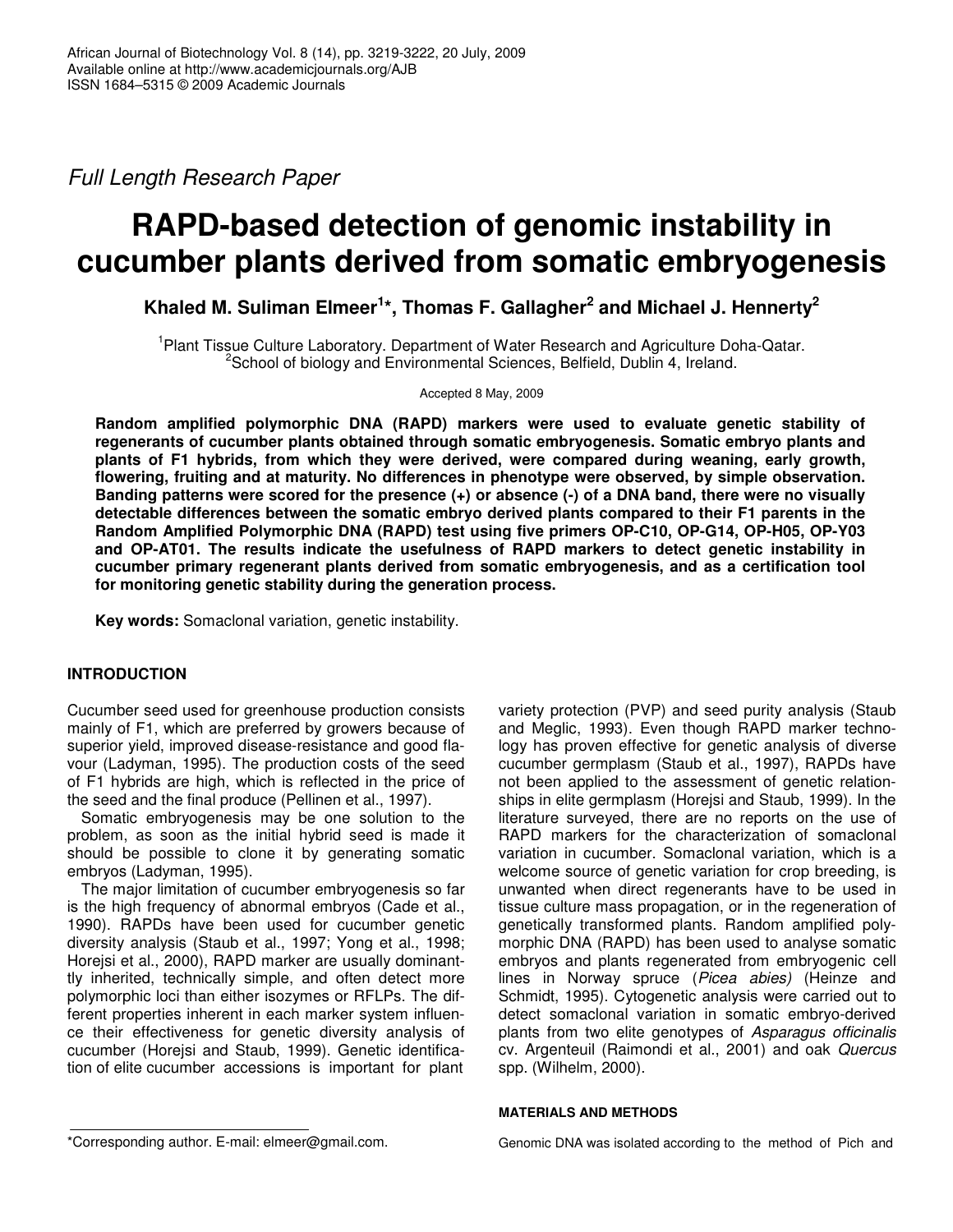

**Figure 1.** Comparing fruit weight and length of somatic embryo plants derived from leaf and their F1 parents.

Schubrt (1993), young leaves of F1 parent cultivars and derived somatic embryo plants were quickly frozen in liquid nitrogen and powdered with a mortar and pestle and transferred into 3 volumes of extraction buffer (500 mM NaCl, 50 mM Tris/HCl pH 8.0, 50 mM EDTA, 1%  $(v/v)$   $\beta$ -mercaptoethanol (added immediately before use)). The mixture was allowed to thaw and ice-cold polyvinylpyrrolidone (PVP) was added to a final concentration of 6%. Solid SDS was added to a final concentration of 2% (W/V). The extract was mixed gently and incubated in a water bath at 65°C for 10 minutes. Then 0.1 volumes of 5 M potassium acetate was added, followed by 30 min incubation on ice, prior to centrifugation at 13000 xg for 10 $min$  at  $4^{\circ}$ C. The supernatant was transferred to a fresh tube and mixed with 0.6 volumes of isopropanol by gently inverting the tube three times before incubation on ice for 10 min. This was followed by another centrifugation at 13000 xg for 10 min at 4°C after which the supernatant was discarded.

DNA, thus extracted, was precipitated out of solution by adding 0.1 volumes of 3 M sodium acetate (pH 5.2) and 2.5 volumes of 100% ethanol. The solution was mixed and precipitated for the appropriate time at -20 $^{\circ}$ C before centrifugation at 12000 xg for 30 min. The resultant pellet was washed three times with 70% ethanol; dried under vacuum and resuspended in a suitable volume of sterile distilled water (SDW).

Various commercially available 10-mer random primers were used for RAPD-PCR analysis. Such as the Operon Technologies commercial kits C, G, H, Y and AT. 3.0 µl of DNA from each sample to be analysed was added to a 7.0 µl PCR reaction containing 1 xPCR 1.0 µl buffer 1.2 µl MgCl<sub>2</sub> free, 1.5 mM MgCl<sub>2</sub>, 1.0 µl 50 mM each of dATP, dCTP, dGTP and dTTP, 1.0 µl 0.36 µM random primer (operon Technology) and 0.13 µl 2.5 units of Taq DNA polymerase. The reaction was brought to a 10 µl total by adding appro-

priate amount of SDW 2.67 µl. The amplified condition were the following: 94°C for 30 s, 34°C for 30 s and 72°C for 1 min 30 s, for 45 cycles, from cycle 20 onward add 5 s per cycle finished with 10 min at 72°C. Products created during amplification were visualised by electrophoresis on 1.2 % TBE agarose gel.

### **RESULTS AND DISCUSSION**

Somaclonal variation has to be avoided for large-scale micro propagation of diverse plant species in order to be successful and accepted by end-users. In the light of the various factors (genotype, ploidy level, *in vitro* culture age, explant and culture type, etc.) that led to somaclonal variation and divergent genetic changes at the cellular and molecular levels, genetic analysis of micro propagated plants using a multidisciplinary approach, especially at the DNA sequence level, initially and at various cultural stages are essential (Vijay and Raina, 2000).

Somatic embryo plants were grown to flower and fruit in the glasshouse to compare growth and fruit yield of seedderived plants and somatic embryo-derived plants. The test entailed measurement of fruit length (cm) and fruit weight (g), quality and productivity parameters respecttively.

As shown in Figure 1 and from the T-test, no significant differences in phenotype were observed in weight and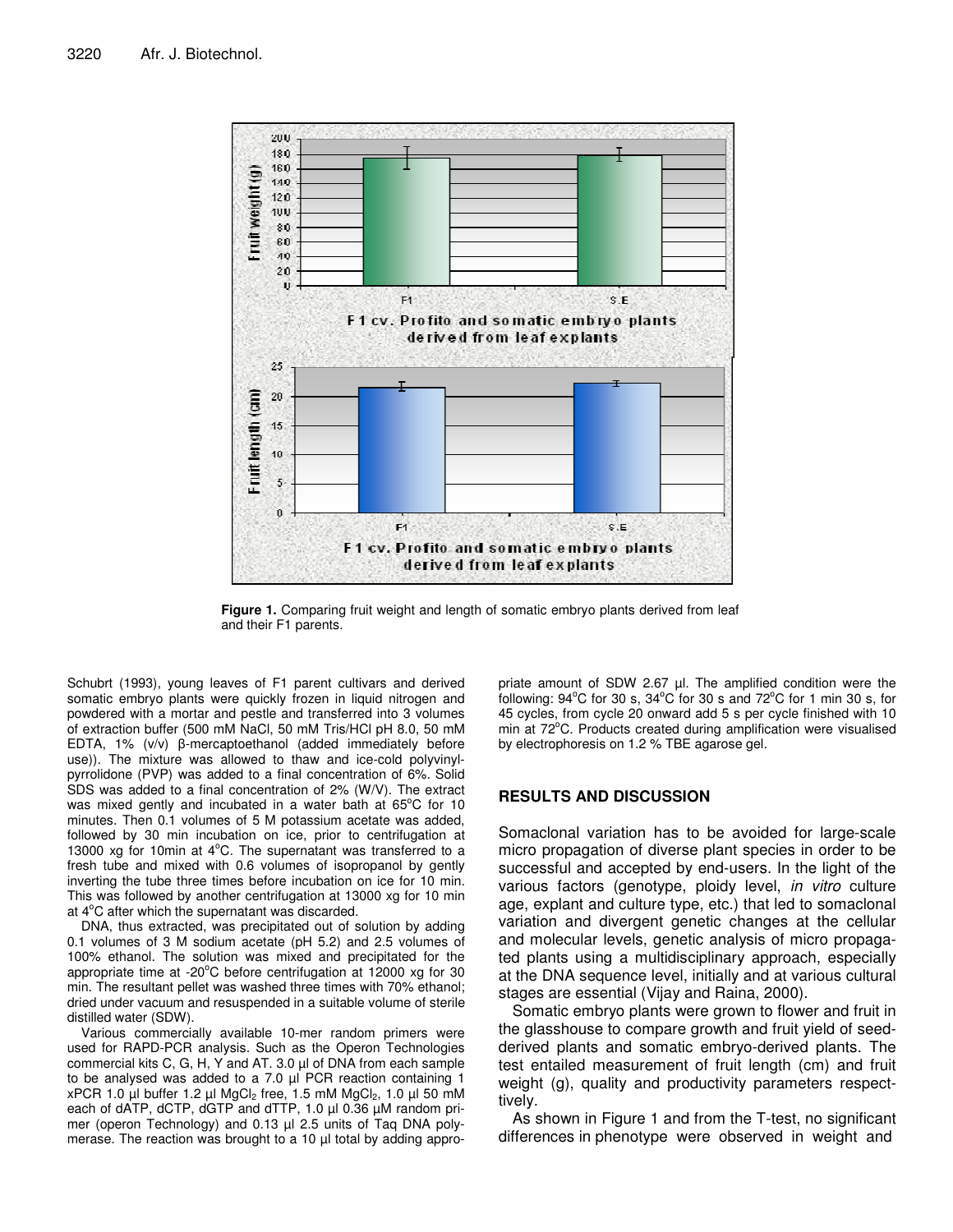

**Figure 2.** RAPD-PCR profiles generated using the Operon random primer OPC-10 fractionated on a 1.2% (w/v) agarose gel. Lanes 1, 2 and 3 profiles created from F1 parent genotypes. Somatic embryo derived plant genotypes of cv. Profito are represented in lanes 4,5,6 and 7; while lane 8 represents the control and lane 9 was *pGEM* restricted with *Hin*fI as references.



**Figure 3.** RAPD-PCR profiles generated using the Operon random primers OPAT-01, OPH-05 and OPG-14 fractionated on a 1.2% (w/v) agarose gel. Lane 1 represents a profile created from F1 parent genotypes; somatic embryo derived plant of cultivar Profito are represented in lanes 2 and 3 in OPG-14.



**Figure 4**. RAPD-PCR profiles generated using the Operon random primer OPY-03 fractionated on a 1.2% (w/v) agarose gel. Lanes 1 and 2 represent profiles created from F1 parent genotypes. Somatic embryo derived plant genotypes of cv. Profito are represented in lanes 3, 4 and 5; and lane 6 is control.

length of fruits of somatic embryo plants derived from leaf explants of cv. Profito and their F1 parents. The average fruit weight yielded by somatic embryo plants was 179.9 g compared to 175.2 g from F1 parents, while the average fruit length produced by somatic embryo plants was 22.2 cm compared to 21.7 cm from F1 parents. In addition, somatic embryo plants and plants of F1 hybrids were also compared during weaning, early growth, flowering, fruiting and at maturity. No differences in phenoltype were observed by simple observation. However in *in vitro* plant propagation, somaclonal variation is highly undesirable and should therefore be prevented (Kreuger et al., 1996).

Banding patterns were scored for the presence of  $(+)$  or absence (-) of a DNA band. There were no visually detectable differences between the somatic embryo derived plants compared to their F1 parents of Profito cultivars in the (RAPD) test using five primers OP-C10 (Figure 2), OP-AT01 , OP-G14 , OP-H05 (Figure 3), and OP- Y03 (Figure 4).